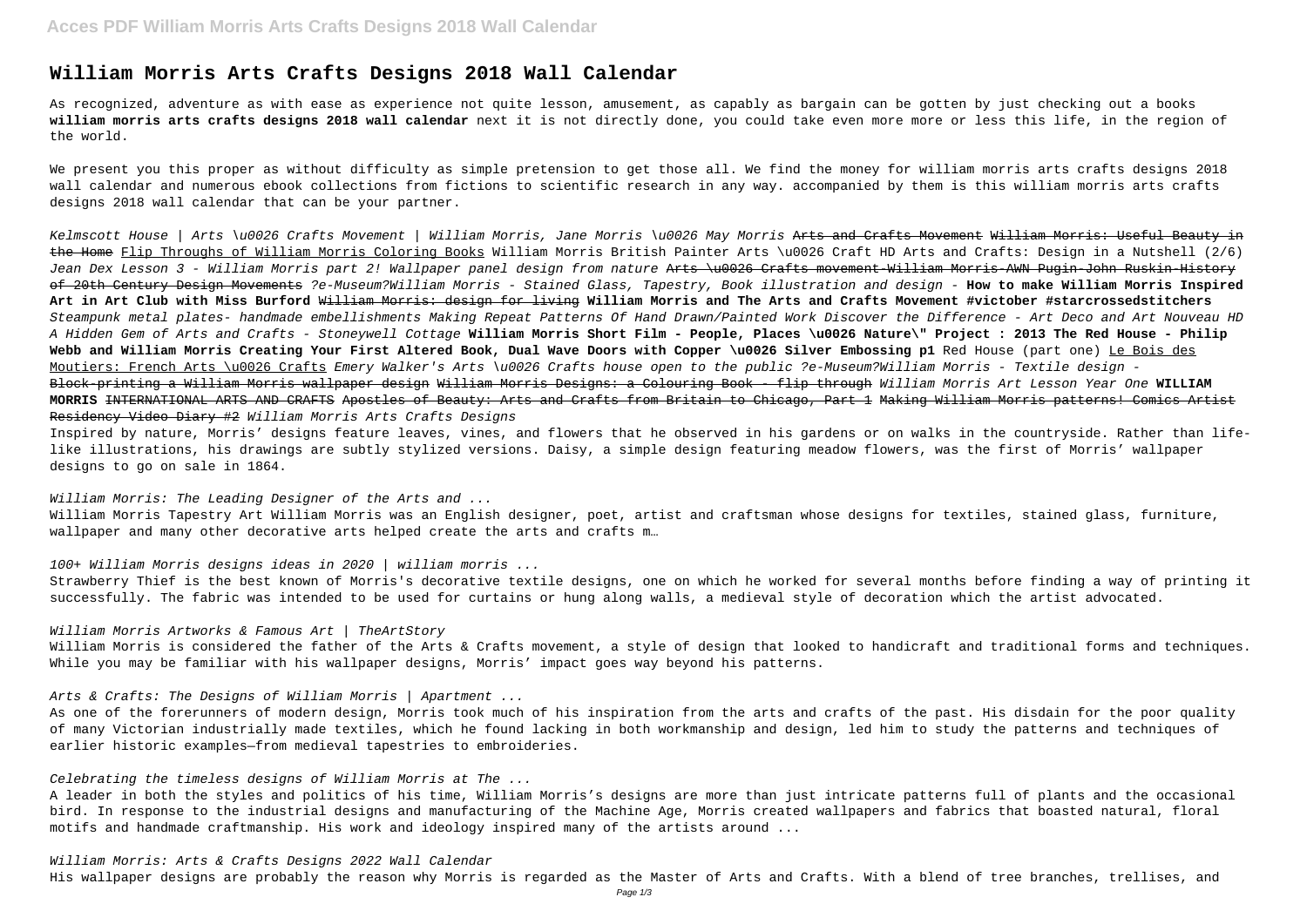# **Acces PDF William Morris Arts Crafts Designs 2018 Wall Calendar**

swirling leaves, the designs of Morris availed in wallpapers continue to spark an element of uniqueness that is ultimately timeless.

#### The Arts and Crafts Movement and William Morris

1.2 William Morris and the Arts & Crafts Movement Alex Hass. Conditions and Products of the Industrial Age. The Arts & Crafts movement emerged in the second half of the 19th century in reaction to the social, moral, and aesthetic chaos created by the Industrial Revolution. William Morris was its founder and leader.

#### 1.2 William Morris and the Arts & Crafts Movement ...

W illiam Morris was a leading member of the Arts and Crafts Movement. He is best known for his pattern designs, particularly on fabrics and wallpapers. His vision in linking art to industry by applying the values of fine art to the production of commercial design was a key stage in the evolution of design as we know it today.

# William Morris (1834-1896) - Free art lessons, design ...

The Iconic Antique William Morris and Arts & Crafts Rugs The late 19th and early 20th centuries were arguably the most dazzling eras of British rug weaving and design. The iconic William Morris Arts & Crafts rugs from that time period exemplify the highest standards of artistry and craftsmanship.

## William Morris Rugs | Antique William Morris Arts and ...

The William Morris Studio in California produces craftsman style lamps that are inspired by the traditional designs of the Arts and Crafts movement. Each of our table lamps is made by hand and our mica lamp shades are made with the same materials and techniques used by past artisans.

# Arts and Crafts Style Lamps - William Morris Studio

William Morris (1834–1896) was the towering figure in late 19th-century design and the main influence on the Arts and Crafts movement. The aesthetic and social vision of the movement grew out of ideas that he developed in the 1850s with the Birmingham Set – a group of students at the University of Oxford including Edward Burne-Jones , who combined a love of Romantic literature with a commitment to social reform. [20]

## Arts and Crafts movement - Wikipedia

William Morris (1834-1898), a founder of the British Arts and Crafts movement, sought to restore the prestige and methods of hand-made crafts, including textiles, in opposition to the 19th century tendency toward factory-produced textiles. With this goal in mind, he created his own workshop and designed dozens of patterns for hand-produced woven and printed cloth, upholstery, and other textiles.

# William Morris textile designs - Wikipedia

Classic Coaster Set - Featuring Four William Morris Designs - Great Gift for Arts & Crafts Style Fans RomanyRoadTileWorks. From shop RomanyRoadTileWorks. 5 out of 5 stars (68) 68 reviews \$ 30.50 ... William Morris Designs Throw Pillow Cover - Morris Art Cushion Cover, Classic 18x18 45x45cm 20x20 Decorative Pillow Case gifts

#### William morris | Etsy

WILLIAM MORRIS was the founder of the Art Nouveau Arts and Crafts Movement in England. Employed by the renaissance of decorative arts, Morris studied medieval architecture at Oxford, but under the influence of Edward Burne-Jones and Dante Gabriele Rossetti, leaders of the Pre-Raphaelite movement, he turned toward painting and writing.

# William Morris: Art Nouveau Style - Graphic Design

William Morris and wallpaper design During his career, William Morris produced over 50 wallpapers. These designs – many of which feature in the V&A's extensive Morris collection – adopted a naturalistic and very British take on pattern that was both new and quietly radical. Remember that a pattern is either right or wrong.

# V&A · William Morris And Wallpaper Design

William Morris believed people should be surrounded by beautiful, well-made things. This vision inspired the emergence of the Arts and Crafts movement in the 1860s. Morris's lectures and essays on art and his rediscovery of traditional craft techniques helped spread the movement, as did the decorative designs and products from his company: Morris, Marshall, Faulkner & Co.